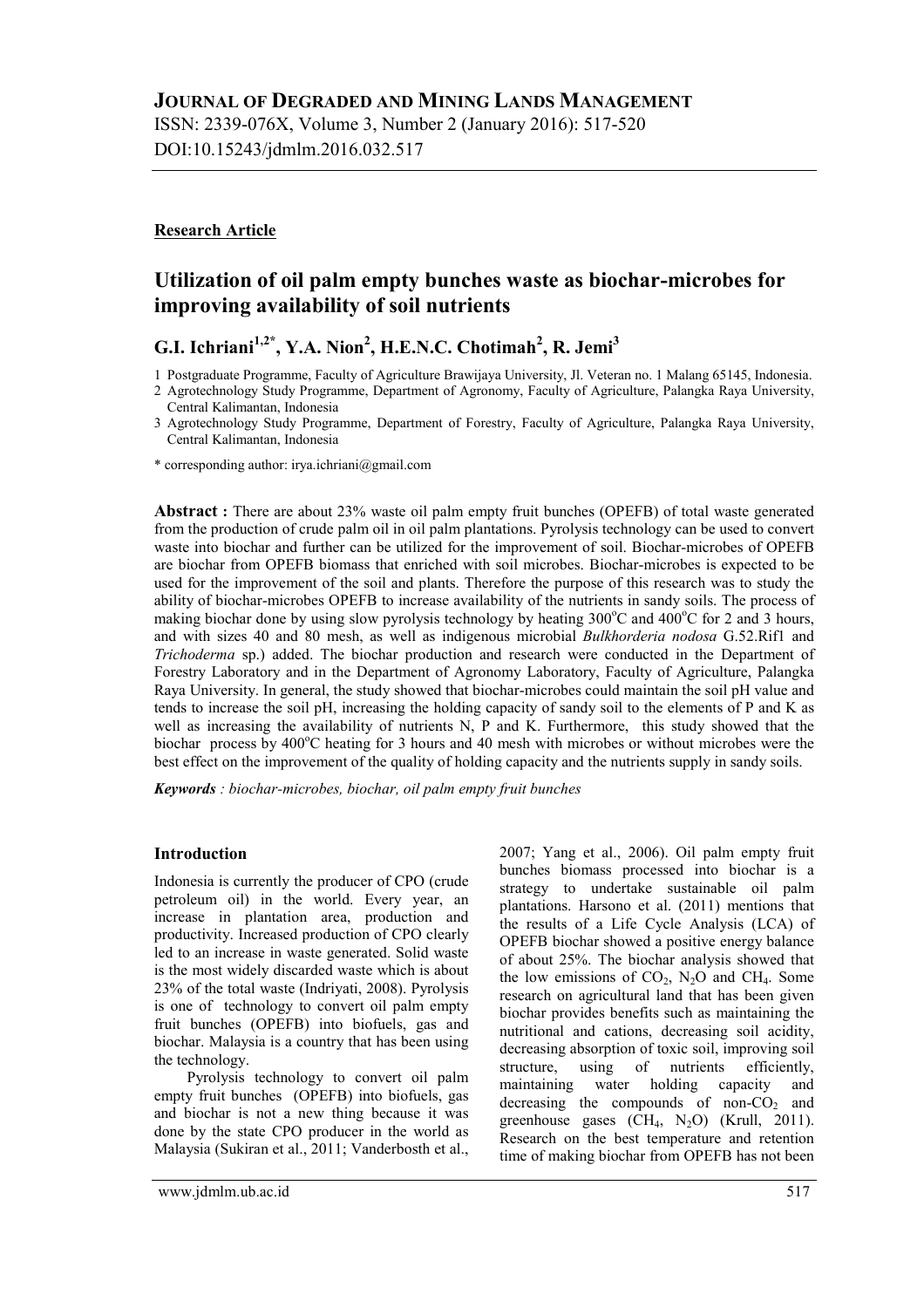done, further, there is still limited knowledge about biochar from oil palm empty fruit bunches combined with microbes to the improvement of soil fertility and plant growth and efficiency and reduce the use of chemical fertilizers. Therefore the purpose of this research was to study the ability of microbe-enriched biochar oil palm empty bunches to increase holding capacity and availability of the nutrients in sandy soils.

# **Materials and Methods**

In this study, materials used are follows the OPEFB, biochar of OPEFB, microbes *Bulkhorderia nodosa* G.52.Rif1 *and Trichoderma sp*.), sandy soil, and fertilizers. The OPEFB biomass derived from PT. Sawit Bina Abadi (Sinar Mas Group) oil palm plantations, Seruyan Regency, Central Kalimantan Province. Biochar of OPEFB production conducted in the Department of Forestry Laboratory, Faculty of Agriculture, University of Palangka Raya. Microbes used is indigenous peatland microbial. These microbes are results study collection of Nion and Toyota (2008). Sandy soil taken from cultivation of land in the village of Bukit Tunggal, Palangka Raya.

Biochar was made by using a temperature  $300^{\circ}$ C and  $400^{\circ}$ C, with time of biochar manufacturing for 2 and 3 hours (Kong et al., 2011; Sukiran et al., 2011). Biochar is filtered with a sieve size of 40 and 80 mesh and added microbes such as *Bulkhorderia nodosa* G.52.Rif1 *and Trichoderma sp*. Biochar from OPEFB that have been added microbes to the next in this paper is called the *biochar-microbes.* The biocharmicrobes that are ready to be applied to sandy soil was given at a dose of 7.5 ton/ha. Fertilization was done with a dose of N in the form of (300 kg Urea/ha), K (200 kg KCl/ha) and P (SP-36 200 kg/ha). One kg soil dry-air that has been mixed with biochar-microbes and fertilizer was placed in the leaching tube and incubated for 1 month.

At an incubation period of soil, soil moisture content was maintained at 100% field capacity conditions. After 1 month of incubation, leaching of nutrients from the soil carried out by means of the work done by Salampak (2002). Leaching carried out after the incubation period was completed by providing water according to the calculations of rainfall. Observation have done to the pH of leached water, nutrient content of N, P, and K in water leached, soil pH and nutrient content of N, P and K soil. Soil pH in 1 : 2.5 ratio solution (with water deionized) and water pH were measured with a pH meter.Water leached

was filtered by filter paper to get the filtrate. It will used for total N, P-dissolved and Kdissolved. Phosphorus dissolved determined using filtrate treated with bluemolidenumphosphate and measured by spectrofotometer 693 nm. Filtrate added with  $LaCl<sub>3</sub>.7H<sub>2</sub>O$  and determined with flamefotometer for K-dissolved measurement. Total N content of soil was determined by the Kjedhal methods with added  $H_2SO_4$ -selenium extract and destillated. Avalibility of P soil was extracted by P-Bray I method and determined using the bluemolibdenumphosphate procedure with spectrofotometer 693 nm. Exchangable of K was percolated by NH4OAc pH 7 and determined with flamefotometer.

# **Results and Discussions**

#### *Existing soil properties before applying of biochar-microbes*

Results of initial soil analysis (Table 1) shows that soil have the pH (acid soil), soil CEC, the arrangement of cations and base saturation are low. However, the soil have very high P-available because of the content of the Al-dd quite low. Soil C / N ratio is very low so that the risk of having a low organic matter.

## *pH and nutrient conditions on water leached and leached soil after application biochar-microbes*

In Table 2 shows that the pH value of the leachate on soil with biochar-microbes is lower than the pH value of water leached the soil without biochar-microbes. Nonetheless, the pH value is able to survive at a neutral pH range is about pH 7. The biochar-microbes treatment given on sandy soil microbes indicated that aplication microbes to the biochar OPEFB can provide soil pH values higher than a given soil biochar without microbes. Differences in temperature, time of manufacture and the mesh size of biochar does not give a significant difference in the pH value of the soil sand.

The existence of microbes on biochar OPEFB showed that there is a trend of the effect of biochar in reducing the loss of P and K from the sandy soil. It can be seen from the analysis of P and K in water leached in Table 2 which shows the tendency of decreasing in the concentration of P-dissolved and K-dissolved in water leached from the soil given the biochar-microbes. The effect of the application of biochar-microbes on total N content in soil showed that the presence of microbes can improve the N total soil in the sandy soil.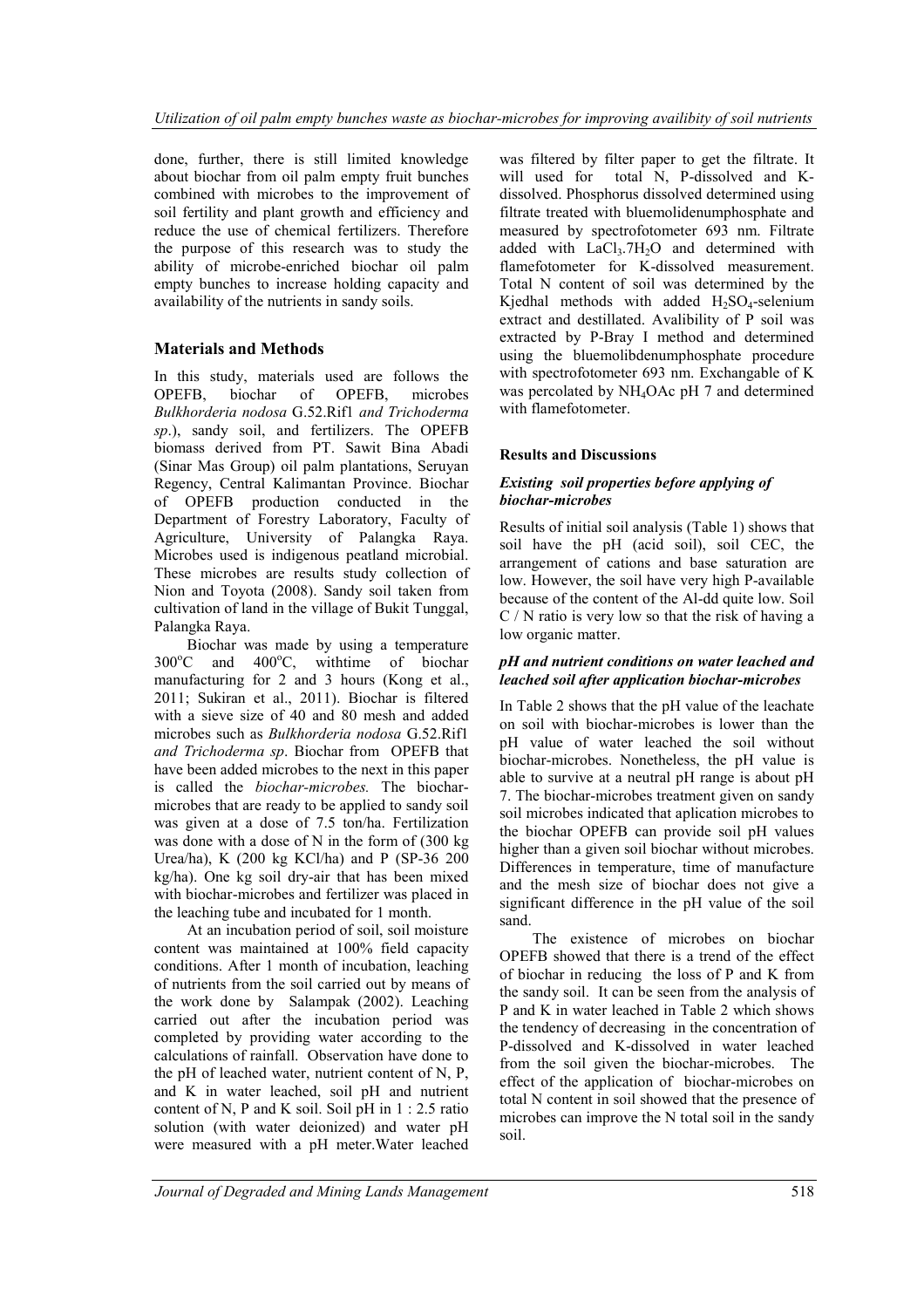| $pH H_2O$                        | <b>CEC</b>         |                | <b>Exchangeable cations (cmol/kg)</b> |                             |       |           |         | <b>Total-N</b> | Organik C      |
|----------------------------------|--------------------|----------------|---------------------------------------|-----------------------------|-------|-----------|---------|----------------|----------------|
| (1:2.5)                          | $\text{(cmol/kg)}$ | $\mathbf{K}^*$ | $\overline{Ca}^{2+}$                  | $\mathbf{M}\mathbf{g}^{2+}$ | $Na+$ | $Al^{3+}$ | (mg/kg) | $\frac{10}{6}$ | $\frac{10}{6}$ |
| Initial soils condition          |                    |                |                                       |                             |       |           |         |                |                |
| 5.00                             | 10.99              | 0.13           | 0.60                                  | 0.09                        | 0.06  | 2.83      | 52.77   | 0.91           | 0.72           |
| Soil condition after fertilizing |                    |                |                                       |                             |       |           |         |                |                |
| 7.88                             | 16.62              | 107            | 4.69                                  | 0.38                        | 0.62  | 0.34      | 141 76  | 149            | 0.76           |

Table 1. the Initial chemical of soils and after fertilizing of N, P, and K fertilizers

Table 2. Analysis results of pH value and nutrient content on water and soil leached after aplication of biochar-microbes treatment

| <b>Sample</b> |         |                            | <b>Biochar wihout microbes</b> |           | <b>Biochar-microbes</b> |               |           |           |  |
|---------------|---------|----------------------------|--------------------------------|-----------|-------------------------|---------------|-----------|-----------|--|
|               | pH      | N-total                    | P-dissolved                    | $K-$      | pH                      | N-total       | $P-$      | $K-$      |  |
|               |         | (%)                        | (mg/kg)                        | dissolved |                         | (%)           | dissolved | dissolved |  |
|               |         |                            |                                | (mg/kg)   |                         |               | (mg/kg)   | (mg/kg)   |  |
| Water         |         |                            |                                |           |                         |               |           |           |  |
| leached       |         |                            |                                |           |                         |               |           |           |  |
| $T_1W_1S_1$   | 8.73    | 0.74                       | 28.49                          | 75.01     | 9.04                    | 0.55          | 24.00     | 30,12     |  |
| $T_1W_1S_2$   | 8.69    | 0.11                       | 124.22                         | 34.15     | 8.59                    | 0.58          | 108.98    | 31,84     |  |
| $T_1W_2S_1$   | 8.82    | 0.74                       | 92.69                          | 75.01     | 8.95                    | 0.47          | 51.46     | 29,68     |  |
| $T_1W_2S_2$   | 8.58    | 0.31                       | 90.08                          | 124.30    | 8.93                    | 0.53          | 67.95     | 77,87     |  |
| $T_2W_1S_1$   | 8.94    | 0.10                       | 92.75                          | 124.30    | 8.72                    | 0.48          | 95.98     | 34,58     |  |
| $T_2W_1S_2$   | 8.71    | 0.13                       | 125.06                         | 31.23     | 8.58                    | 0.51          | 46.86     | 74,40     |  |
| $T_2W_2S_1$   | 8.81    | 0.51                       | 50.31                          | 30.92     | 8.98                    | 0.67          | 59.18     | 76,37     |  |
| $T_2W_2S_2$   | 8.81    | 0.59                       | 106.68                         | 25.74     | 8.91                    | 0.62          | 37.88     | 77,37     |  |
|               | pH      | N-total                    | P-Bray I                       | K-exch    | pH                      | N-total       | P-Bray I  | K-exch    |  |
|               | (1:2.5) | $\left(\frac{0}{0}\right)$ | (mg/kg)                        | (cmol/kg) | (1:2.5)                 | $\frac{6}{6}$ | (mg/kg)   | (cmol/kg) |  |
| Soil          |         |                            |                                |           |                         |               |           |           |  |
| leached       |         |                            |                                |           |                         |               |           |           |  |
| $T_1W_1S_1$   | 7.35    | 2.52                       | 146.82                         | 2.38      | 7.36                    | 0.06          | 138.73    | 1,24      |  |
| $T_1W_1S_2$   | 7.46    | 2.56                       | 149.16                         | 1.88      | 7.24                    | 17.59         | 153.08    | 1,98      |  |
| $T_1W_2S_1$   | 7.57    | 0.06                       | 141.71                         | 1.13      | 7.52                    | 5.82          | 142.40    | 3,85      |  |
| $T_1W_2S_2$   | 7.56    | 2.79                       | 122.91                         | 1.35      | 7.65                    | 4.32          | 149.66    | 3,10      |  |
| $T_2W_1S_1$   | 7.24    | 2.16                       | 142.52                         | 1.25      | 7.41                    | 8.20          | 156.77    | 3,82      |  |
| $T_2W_1S_2$   | 7.18    | 0.44                       | 147.50                         | 1.48      | 7.57                    | 2.77          | 144.71    | 3,49      |  |
| $T_2W_2S_1$   | 7.45    | 0.47                       | 120.39                         | 1.25      | 7.72                    | 0.12          | 147.51    | 2,55      |  |
| $T_2W_2S_2$   | 7.29    | 0.59                       | 146.52                         | 0.89      | 7.30                    | 6.97          | 162.14    | 2,51      |  |

 $T_1$  = Temperature of biochar manufacturing at 300°C, W<sub>1</sub> = Time of biochar manufacturing for 2 hours, S<sub>1</sub> = Size of biochar = 40 mesh T<sub>2</sub> = Temperature of biochar manufacturing at 400°C, W<sub>2</sub> = Time of biochar manufacturing for 3 hours,  $S_2$  = Size of biochar = 80 mesh

Although there is an increasing the total N contained in the leached water. Based on the analysis of the morphology of biochar OPEFB with Scanning Electron Microscopy (SEM) showed that biochar-microbes has a group of organic compounds that is more than biochar without microbess (Jemi et al., 2015). The existence of the group of organic compounds thought to give microbes-biochar's ability to reduce the leaching of nutrients in the soil. Biochar produced from a different temperature  $(300^{\circ}$ C and 400  $^{\circ}$ C) do not give a significant difference to changes in pH and nutrient value of the water and soils leached. The length of time of making biochar longer that 3 hours gave the effect to sandy soil tends to accelerate the release of N and K, except of P decreased concentration P leached. Aplication of biochar with time manufacturing for 3 hours to sandy soil gave the effect the low availibity of nutrients P and K in soil more than 2 hours, except on the N-total. The size of biochar (80 mesh) can help increase N total and availibity of P in sandy soil. Despite the availability of P-dissolved concentrations is